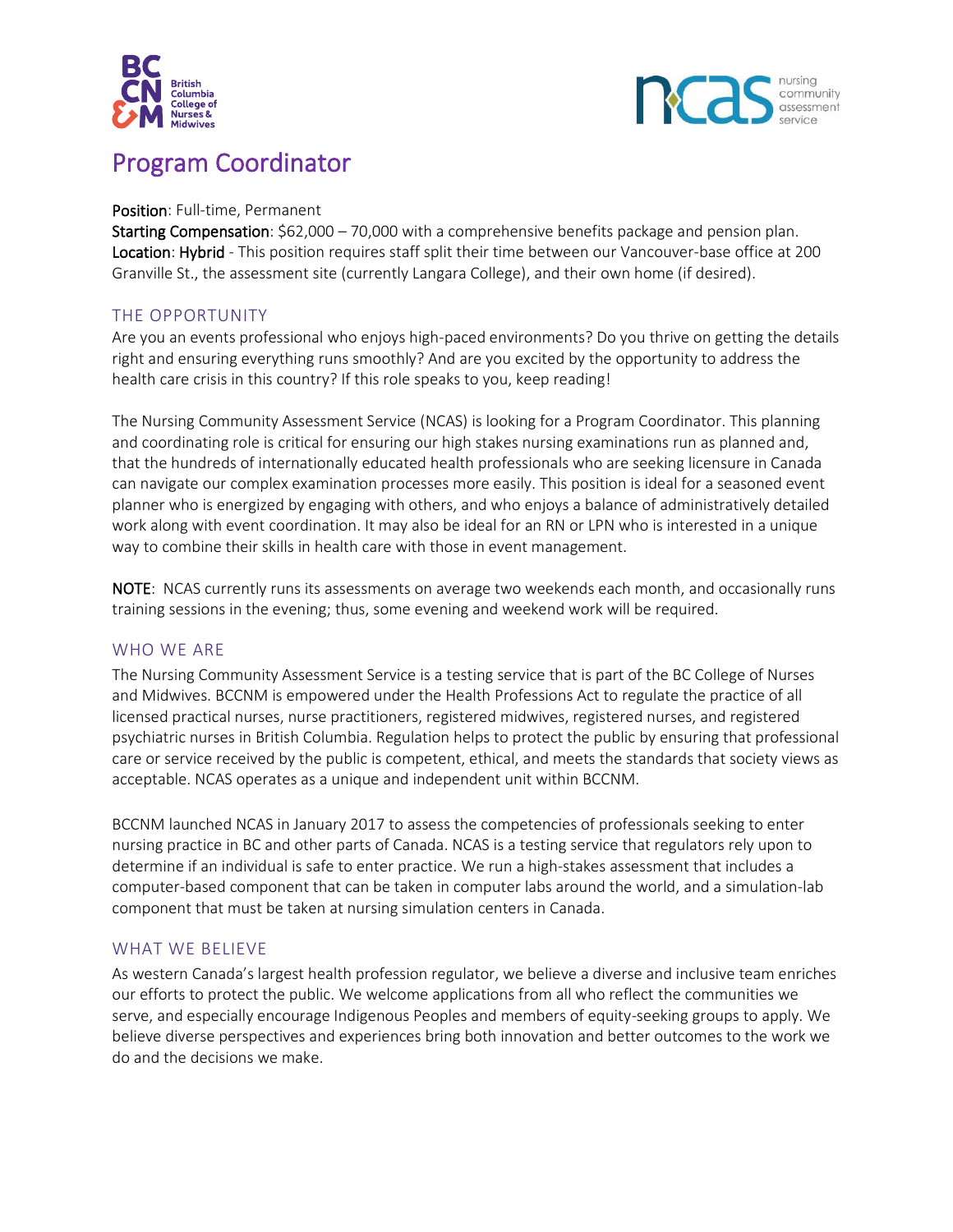Each of us strives to meet our commitment to the following values to maintain a workplace that is welcoming, respectful, and supports the well-being of every BCCNM employee:

- Trust is essential
- Better together
- Speak the truth
- Protect the public
- Stay curious

#### WHAT WE OFFER YOU

Our office is located at 200 Granville Street in Downtown Vancouver. To support a healthy work-life balance, we operate using a hybrid model. Employees enjoy a collaborative environment that offers flexibility to work both on-site and remotely each week.

As a valued member of our team, you can expect to be treated respectfully and professionally. While the workload is often busy, we are committed to supporting our staff to achieve work life balance. We value our staff and provide opportunities to thrive through professional development.

Aside from the opportunity to be part of a passionate team contributing to our important mandate of protecting the public, BCCNM offers an attractive compensation and benefits package for regular employees that includes generous annual vacation, 100% company-paid group health and dental benefits, participation in the Municipal Pension Plan, along with many other programs designed to promote employee health and well-being.

#### THE POSITION

Reporting to the Manager of Operations, the Program Coordinator (PC) serves as a critical navigator for internationally educated nurses and others who complete our competency assessment virtually and on site. The PC helps register and schedule all staff and assessment takers and responds to their queries and needs. The PC also runs NCAS' Simulation Lab Assessment at a state-of-the art simulation lab at Langara College in Vancouver, BC. Assessments run like clockwork and involve 15-20 support staff on any given day plus examinees. The PC guides and coaches all assessment centre staff, and must be able to think critically, and solve problems in the moment.

# KEY RESPONSIBILITIES

Reporting to the NCAS Manager of Operations the PC will:

- Effectively communicate the information, scheduling, and navigation needs of applicants seeking an assessment
- Coordinate simulation lab assessments, including scheduling all staff, room set-up, purchasing supplies, securing event dates, and providing oversight to all assessment centre staff including nurse assessors, actors and technicians
- Ensure the NCAS Simulation Lab Assessment and Computer-Based Assessment are delivered to the highest standards of security, consistency, and confidentiality as per established standards, policies, and procedures
- Facilitate the flow of assessment days, including all aspects of the assessment taker experience
- Support the Manager of Operations in recruiting, contracting, and monitoring staff performance
- Facilitate and/or develop staff training and certification sessions
- Complete data entry, invoicing, contracts, timesheets, and manage all appeals and payments